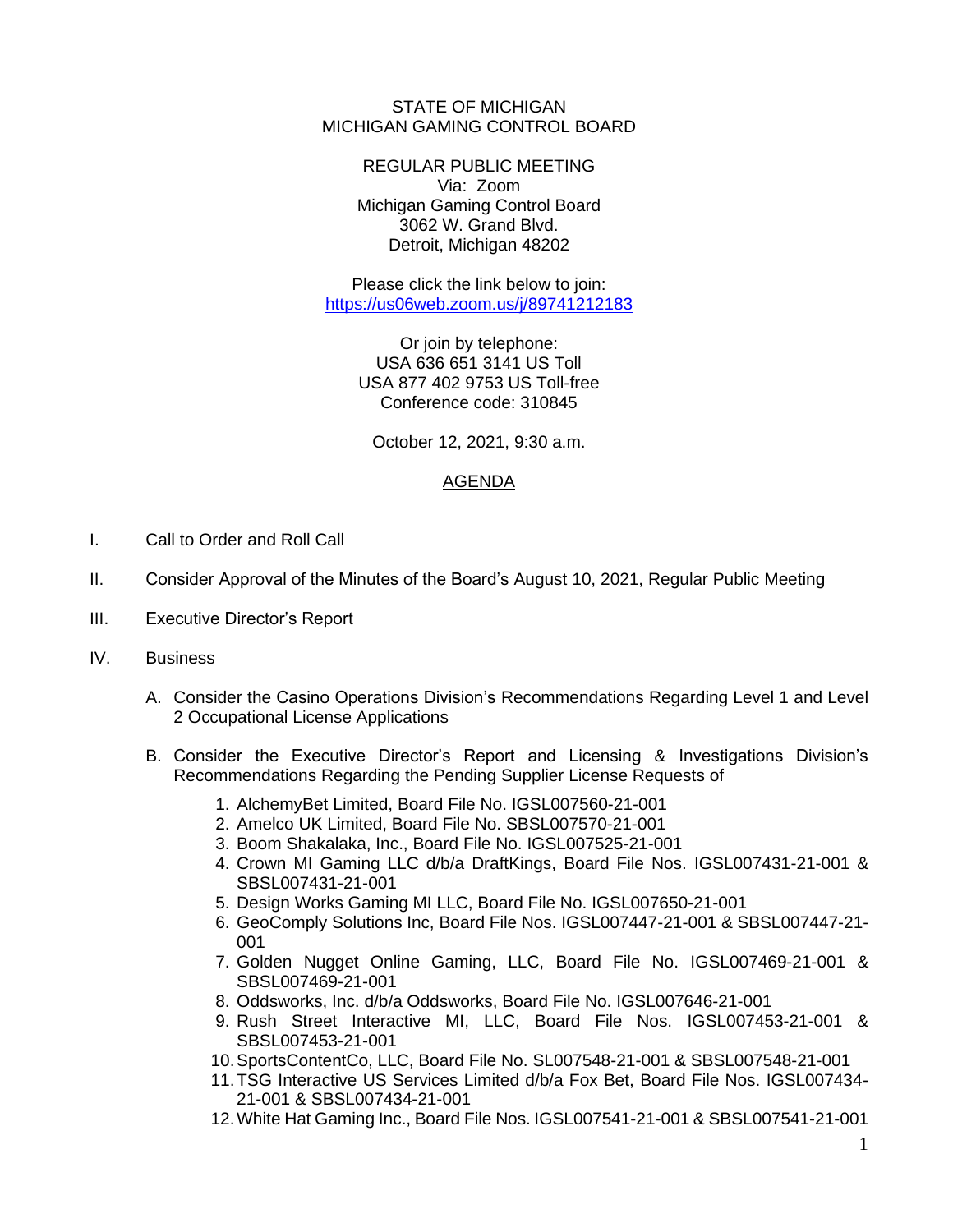- C. Consider the Executive Director's Reports and Licensing & Investigations Division's Recommendations Regarding the Pending Supplier License Renewal Requests of
	- 1. A.J.R. Equities, Inc., Board File No. SL007079-21-001
	- 2. Concept 3 LLC, Board File No. SL007124-21-002
	- 3. Core Electric Company, Inc., Board File No. SL007248-21-001
	- 4. Dee Cramer, Inc., Board File No. SL006044-21-001
	- 5. Del Bene Produce, Inc., Board File No. SL000620-21-002
	- 6. Diversified Construction Specialists, Inc., Board File No. SL006178-21-002
	- 7. Gaming Partners International USA, Inc. d/b/a GPI, Board File No. SL000201-21- 001
	- 8. Greektown Propco LLC, Board File No. SL007289-21-001
	- 9. JMC Electrical Contractor, LLC d/b/a JMC Technology Group, Board File No. SL006220-21-001
	- 10.Premier Services Group, LLC, Board File No. SL000833-21-001
	- 11.Socios Holdings, Inc. d/b/a Quality Meats & Culinary Specialties, Board File No. SL005803-21-001
	- 12.The United States Playing Card Company with New Key Persons Arnaud Jean-Louis De Cartier De Marchienne, Louis Emile A De Cartier De Marchienne, and Baptiste GCG De Cartier De Marchienne, Board File No. SL000288-21-001
	- 13.Turner Electric Services, LLC, Board File No. SL004876-21-001
- D. Consider the Licensing & Investigations Division's Recommendations Regarding the Requests for Withdrawal of
	- 1. Homespun Furniture Inc., Board File No. SL-004549-21-001
	- 2. LLP Services, Inc. d/b/a LLP Construction Services, Board File No. SL007250-21- 002
- E. Consider the Casino Operations Division's Recommendation Regarding the Acknowledgement of Violation of Supplier Licensee
	- 1. BetMGM, LLC d/b/a Roar Digital Board File No. SDA-2021-1
- F. Consider the Casino Operations Division's Recommendation Regarding the Acknowledgement of Violation of Casino Licensee
	- 1. MGM Grand Detroit, Board File No. CDA-2021-3
- G. Consider the Executive Director's Report and Licensing & Investigations Division's Recommendation Regarding the Pending Approval of New Key Persons for
	- 1. BetMGM, LLC d/b/a Roar Digital, Victoria Clare Jarman, Board File Nos. SL007386- 21-002, IGSL007386-21-002 & IGSL007386-21-002
- H. Consider the Casino Operations Division's Recommendation Regarding the Acknowledgement of Violation of Occupational Licensee
	- 1. Justin Liggons, Board File No. ODA-2021-10
- I. Consider the Casino Operations Division's Recommendation Regarding the Acknowledgement of Violation of Occupational Licensee